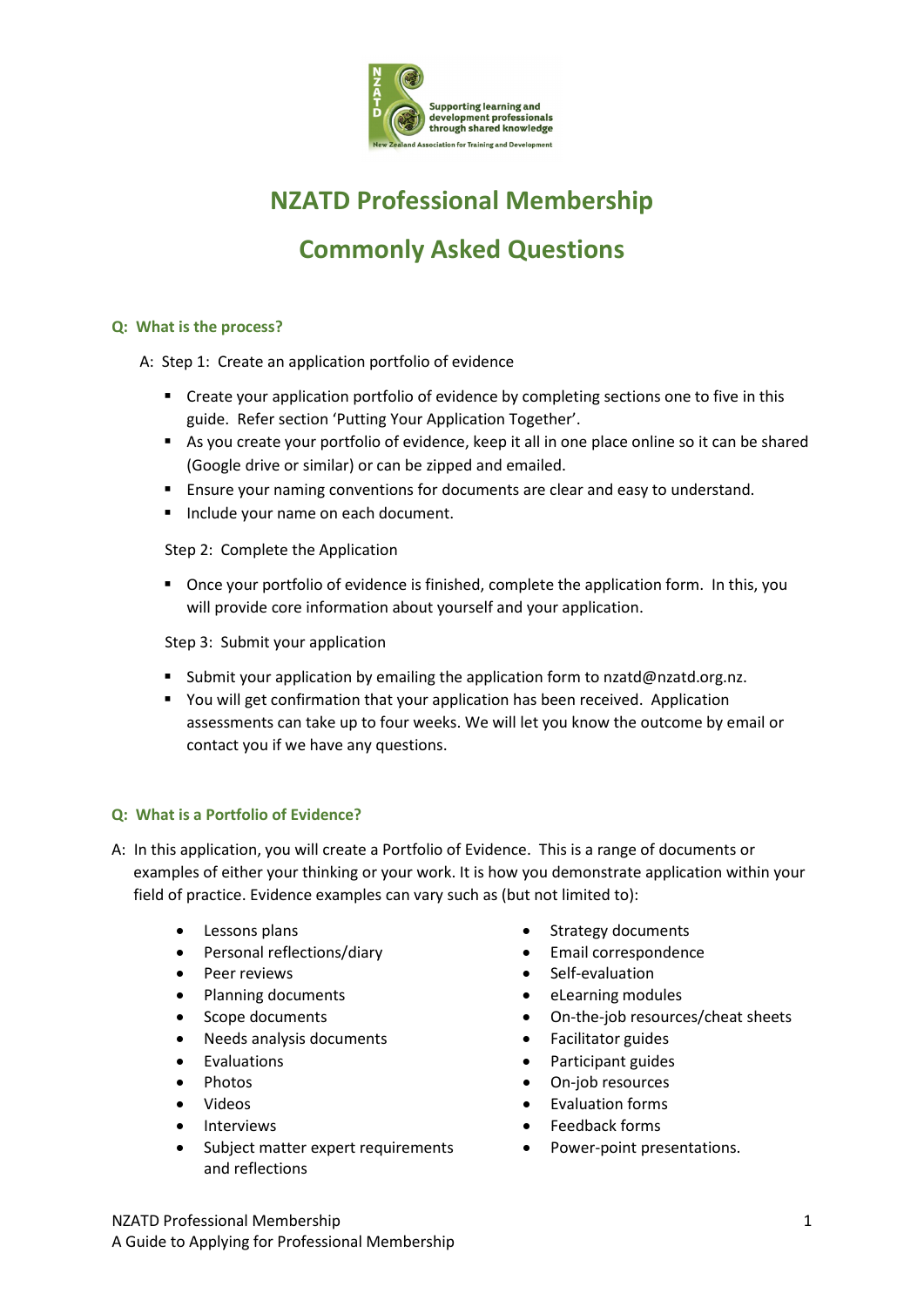

# **Q: Do I need to have completed a formal qualification such as NZ Certificate in Adult Tertiary Teaching (Level 4 or 5), a National Certificate in Adult Education and Training (Level 4 or 5) or equal or higher qualification in adult learning and development to apply for professional membership?**

A: No, you don't. There are two evidence pathways to following – one for people with a qualification and one without. In other words, you can still apply for membership without an existing qualification.

# **Q: What are the different pathways for someone who has a qualification and someone who does not?**

### A: No qualification

- 1. Provide evidence for the core competency Adult Learning Principles.
- 2. Provide evidence for the core competency Learning Development Practice.
- 3. Choose at least one specialist area and provide evidence for this competency
	- Instructional Design
	- On-Job Training
	- Facilitation
	- eLearning
	- Coaching
- Informal/Social Learning
- Assessment
- Evaluation
- Learning Leader
- Learning Strategist

#### B: Existing qualification

- 1. Provide a copy of your qualification. You do not need to provide evidence for the core competencies.
- 2. Choose at least one specialist area and provide evidence for this competency
	- Instructional Design
	- On-Job Training
	- Facilitation
	- eLearning
	- Coaching
- Informal/Social Learning
- Assessment
- Evaluation
- Learning Leader
- Learning Strategist

#### **Q: How many evidence examples do I need to include?**

A: There is no set amount. Just as long as you demonstrate all elements within a competency. You might be able to demonstrate this with one or two examples or you might need more.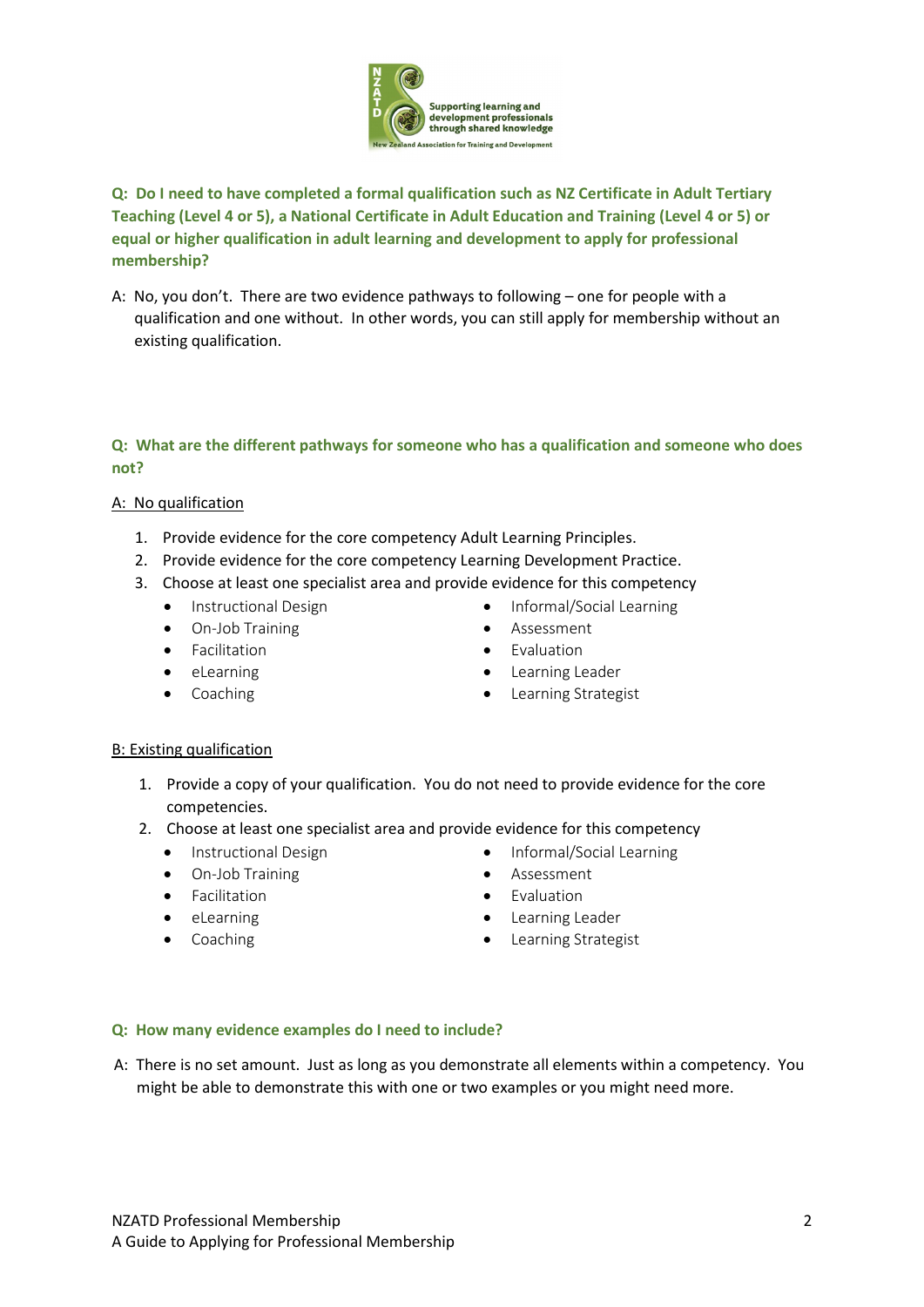

#### **Q: Do I need to address every Competency element within a chosen competency?**

A: Yes, every element for a competency must be addressed. E.g. if you choose Instructional Design, all 9 elements must be addressed:

#### • Instructional Design:

- $\Box$  Instructional design, its purpose and key elements.
- $\Box$  Conducting a needs assessment.
- $\Box$  Conducting a learning needs analysis.
- $\Box$  Designing learning activities consistent with adult learning principles.
- $\square$  Designing learning activities which achieve learning objectives.
- $\Box$  Designing to meet accessibility standards.
- $\square$  Building assessment into the learning design.
- $\Box$  Employing appropriate engagement techniques.
- $\square$  Using appropriate techniques to enable others to deliver on the learning design.

# **Q: What happens if I don't provide enough evidence to meet the requirements for Professional Membership?**

A: We want you to succeed. If you don't provide enough evidence in your initial submission, we will work with you to help you achieve the required standard. This could include (but is not limited to) submitting extra information or an interview with the panel.

If it is felt that you are not yet ready to submit your application, the NZATD Board will explain what else you need to do and if required allocate a mentor to work with you to guide you on what further learning and/or experience is required.

#### **Q: What is the average time taken to prepare an application?**

A: It can vary depending on the application process you take and the amount of evidence you provide. As an approximate guideline, an application may take anything from half to day to a few days.

#### **Q: Will my referees be contacted?**

A: Depending on the level of information provided, the NZATD Board reserve the right to contact referees.